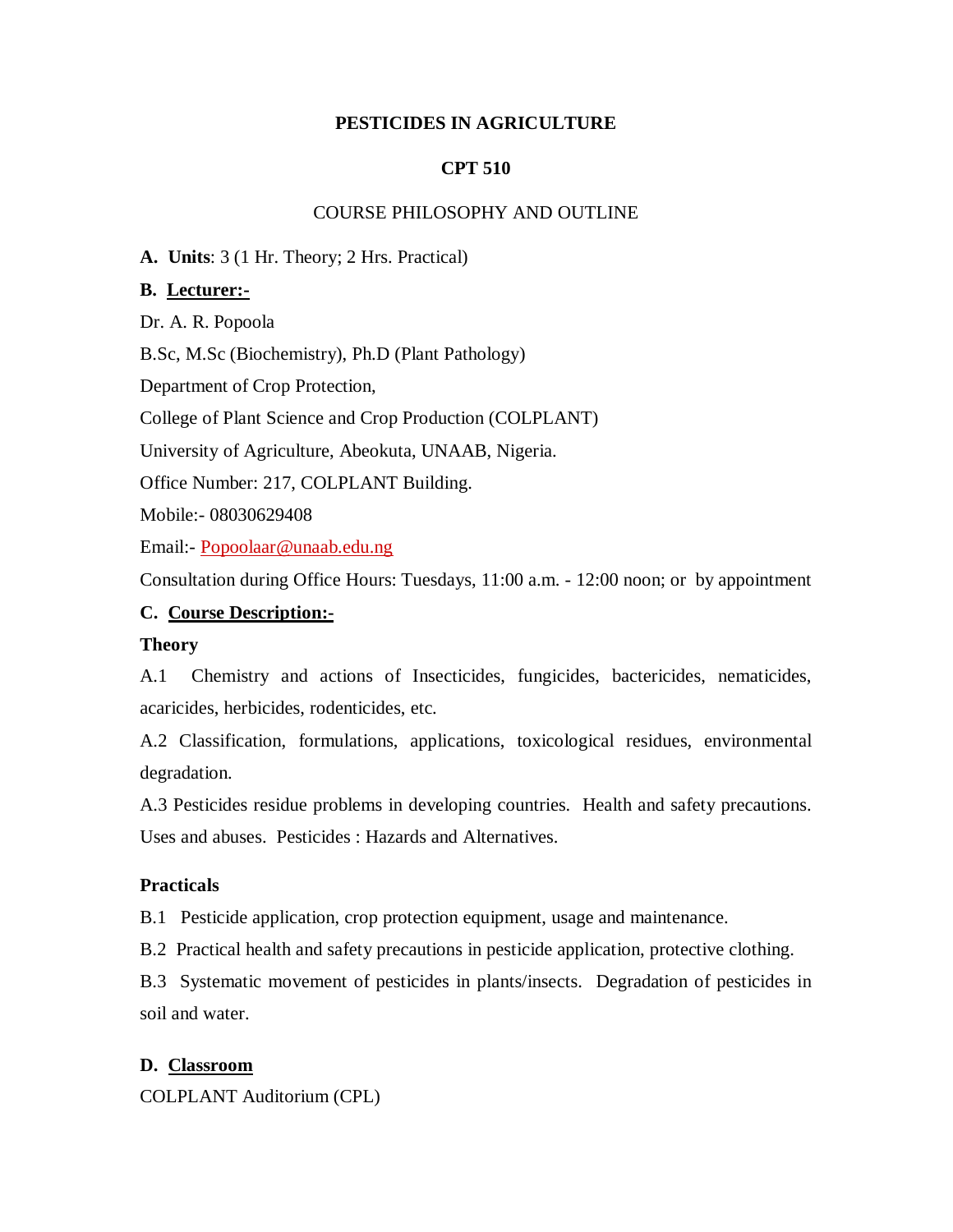### **E. Venue for Practicals**

Open field for demonstration of pesticide application

## **F. Class Time**

 $11:00$  am  $-1:00$  pm, Wednesdays

12:00 noon – 1:00 p.m. Fridays

## **G. Textbooks**

## **Required**:

*CPT 510 Pesticides in Agriculture Lecturer's Note, copied or photocopied.*

## **Optional**:

- 1. Pesticides in Agriculture and the Environment. 2002. Editor : Willis B. Wheeler. Publisher : Marcel Dekker Inc.
- 2. FAO (1990) International code of conduct on the distribution and use of pesticides, amended to include Prior Informed Consent, Rome/Italy

### **Provided**:

Additional reference materials in the class.

## **H. Course Objectives**

To increase the students' knowledge of:

- 1. the types of pesticides, their chemistry and mode of action.
- 2. Uses and abuse of pesticides in agriculture;
- 3. the risks of pesticides to humans and the environment;
- 4. the safe and proper application, transportation, storage and disposal of pesticides.

## **I. Grading**

- 1. Evaluation of students' performances depends on class tests, practical assessment and final examinations.
- 2. There will be three tests, one at the end of each theoretical section and a final one to cover all the sections. This gives a total of four recordable tests in the semester.
- 3. The final test will be given at the week preceding the lecture-free week.
- 4. Tests will be returned to students as soon as possible, usually at the next class.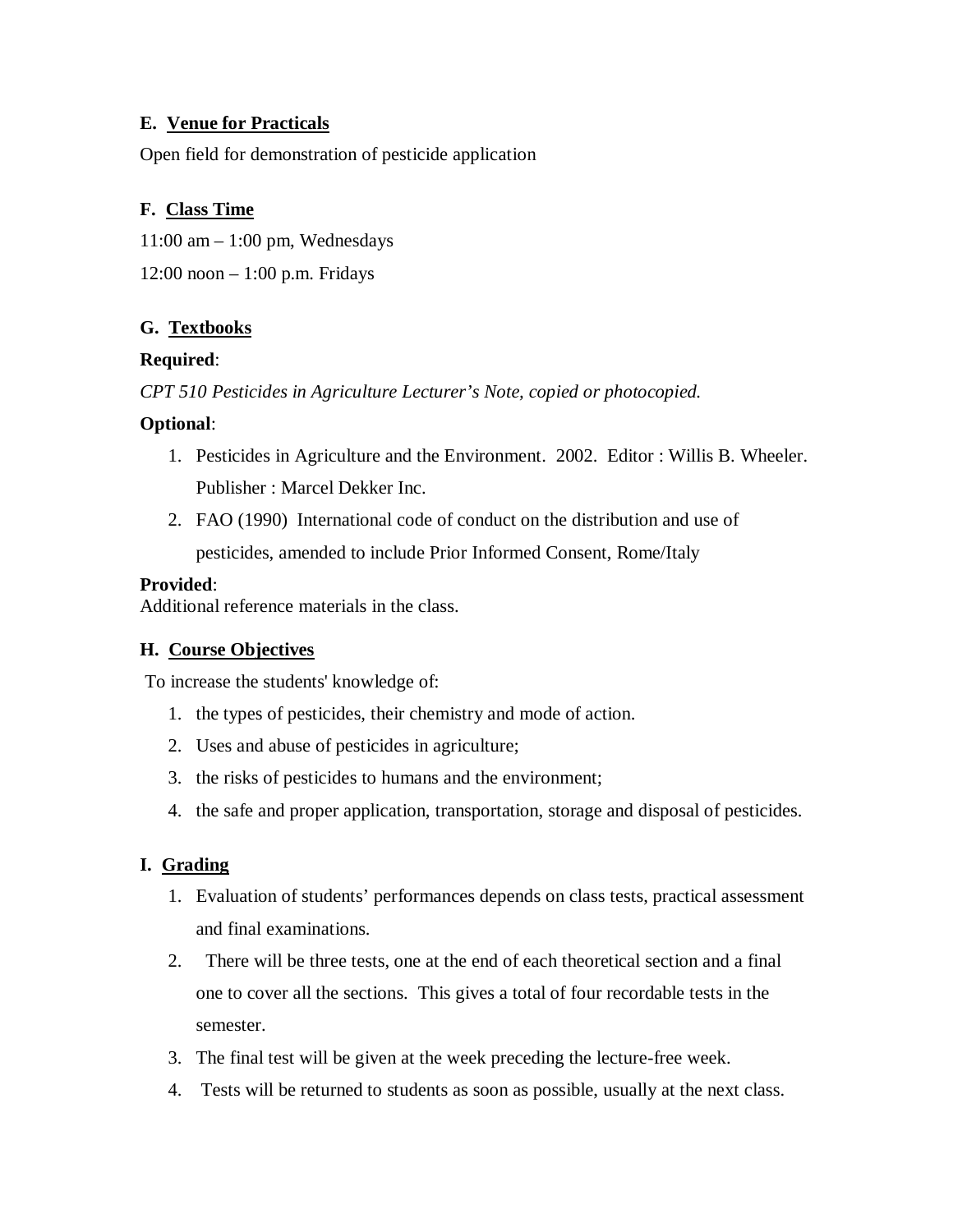| Week Task      |                                                                         |
|----------------|-------------------------------------------------------------------------|
| $\vert$ 1      | Introduction. General Discussion, Course Content, Attendance            |
| $\overline{2}$ | Theory. Section A.1 Pesticides: Chemistry and Mode of Action            |
| 3              | Section A.1 contd. Pesticides: Chemistry and Mode of Action             |
| 4a             | <b>Test 1: Chemistry and Mode of Action of Pesticides</b>               |
| 4b             | Section A.2 Pesticides: Classification, Formulations, Applications      |
| 5              | Section A.2 Pesticides: Classification, Formulations,                   |
|                | Applicationscontd                                                       |
| 6              | Practical 1 : Pesticides' equipment, usage and maintenance              |
| 7a             | <b>Test 2: Pesticides classification, formulations and applications</b> |
|                | (including test of practicals)                                          |
| 7b             | Section A.3 Health and safety, human & environmental considerations     |
| 8              | Practical 2 : First Aid Application to Victims of Pesticide Poisoning   |
|                | (Artificial Respiration)                                                |
| 9              | Test 3 : Health and Safety Considerations (including test of            |
|                | practicals)                                                             |
| 10             | <b>General Revision</b>                                                 |
| 11             | <b>Test 4 : All Sections</b>                                            |
| 12             | Lecture-free week                                                       |
|                |                                                                         |

# **J. Schedule of Theory and Practical Classes**